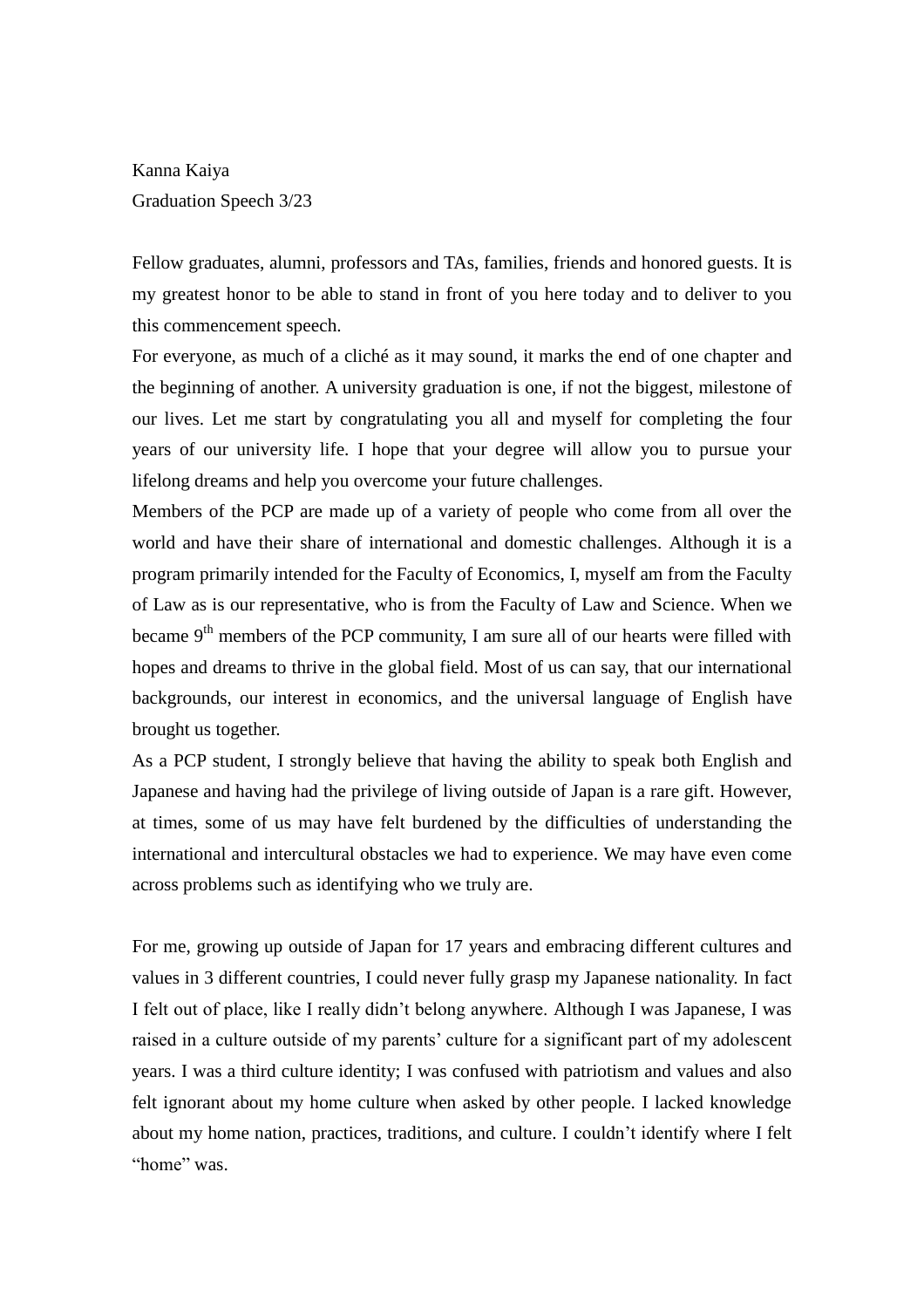That's why coming back to Japan and applying to Keio University was a huge leap for me to find out who I really was. And though it may differ from time and place, at one time or another, we have all experienced this sense of loss and emptiness and looked for a place to belong.

But throughout time, I've come to realize, this loss of identity came from me "trying to fit into" my ethnicity and distinguishing others and myself from a place they were born in. There is no need for me to conform to a certain group or society. I am who I am. And the PCP community led me to these answers. With so many students from all over the world, I could relate to their circumstances and their strong individuality and character have taught me confidence and inner strength. And they've provided me with honesty. They were honest about themselves, about me, and the world we live in. And I consider giving and receiving brutally honest feedback to each other is what makes true friendship.

And now, as we walk pass Hiyoshi campus' Gingko Trees and we each begin the next chapter of our lives, we must ask ourselves: As Keio students, as third culture identities, and mostly importantly, as PCP students, what are our strengths to challenge ourselves in the real world?

Firstly, we have an expanded global perspective.

Living and growing up in different countries, we have an understanding that there is more than one way to look at situations that we are exposed to or experience. While others may see one thing in concrete, we are flexible to different ideas and opinions. We don't judge others and view honesty as a threat; it's always welcomed because honesty leads to new discoveries.

Second, we have the power to overcome obstacles.

I am confident that my fellow classmates here with me today have the power and vitality to overcome any obstacles. Diligence and perseverance is a Japanese trait that even the world acknowledges. When we are faced with challenges, we don't just sit back and watch but try to find a way to break those barriers down.

And finally, we are not afraid of change, or breaking down traditions and practices.

The world is changing but we're not afraid to divide into those uncharted waters. We can accept change and adapt to it. Your identity is your strength, not a burden.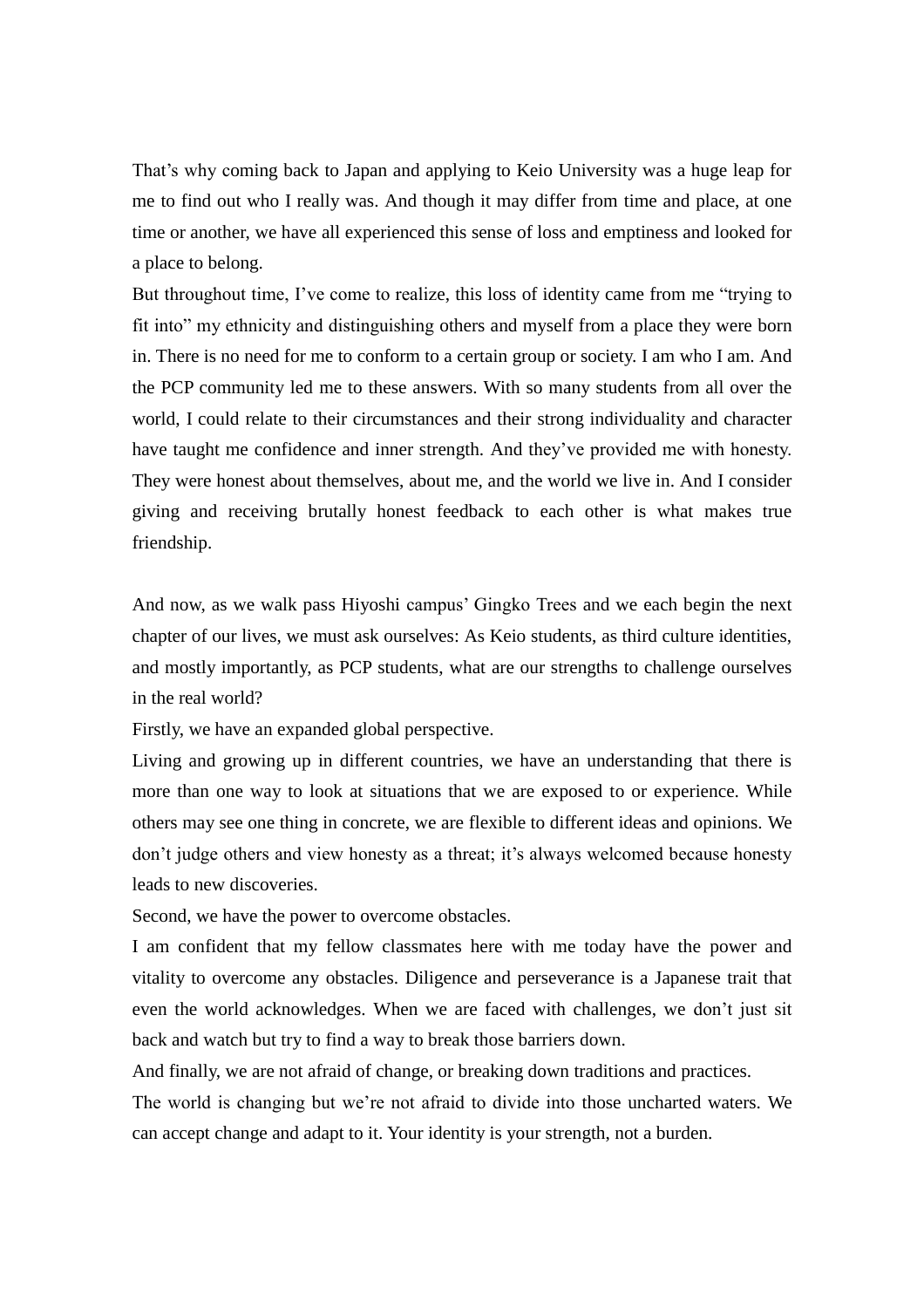Nonetheless, lets face it; we will all face challenges once we leave this campus. No more running around drunk and screaming at the top of our lungs.

To borrow a phrase from Sheryl Sandberg, "There is no straight path from your seat today to where you are going. Careers are not ladders but a jungle gym; you can't just look up and down but also sideways and corners. Stops and zig zags."

Because in times of globalization, there is the reality of interconnected social, economic, and political factors that will pose as a challenge. You never really know what will happen tomorrow. And may feel threatened by new emergent societies and individuals. You have to adapt to new situations and places and that makes it more difficult for individuals to consolidate and construct their identity and to find their place in society. Life, as we know it, may at times be unfair.

But it's not. Because no matter how bad of a situation anything is, there is always good that comes with it. There will always be good to anything we do, as long as we keep believing in the positivity that comes with life. Do not hesitate because in between the gaps are where the opportunities and the chances lie.

Let our failures and mistakes, be our lessons for the future. Don't look away from the problems but tackle them because it's your problems. And when you are faced with these problems, look them in the eye and that is when your experience and past comes in handy. What each one of you has experienced throughout your life, *your past*, is what makes you who you are today and what will lead you to the future. Let our history, our heritage, our experiences fill us with confidence in our purpose and welcome upcoming challenges and opportunities. Since the world we live in is permanently changing, so is our identity, or at least it should be.

Our generation can be said to be the most challenging; because we must adapt to the outer world while maintaining our uniqueness and originality.

Globalization can be a great experience and can help us grow in so many ways. It can offer us a great insight towards the world and can lead us to discover unexpected sides to our personalities and help us build new identities. Still, in order to enjoy this, we have to previously hold a well-consolidated identity, a set of standards and principals that we are not so willing to give up upon and that will help us to get the most of the exterior world, while holding onto our selves. So never let go of how you got here